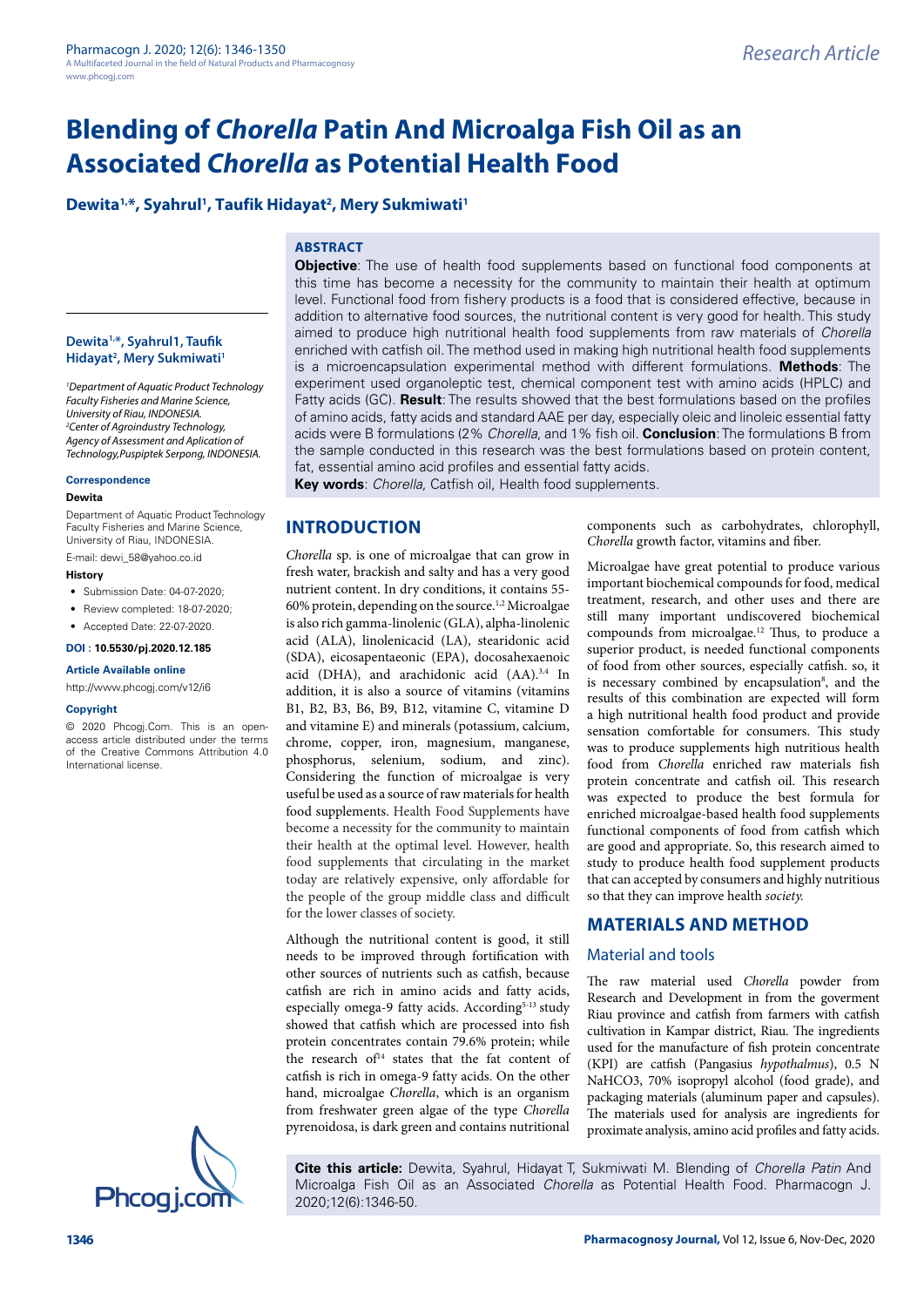The main tools needed in this study are 100 mesh sieves, oven (Memmert), Soxhlet tools, and spray drier instruments.

#### Research procedure

This research was carried out by an experimental method, which is to conduct experiments in making health food supplements by fortifying fish protein concentrates and catfish oil, on *Chorella* by encapsulation.4 These materials were obtained from microalgae dried *Chorella* cultivated for *Chorella* powder, while fish protein concentrates and catfish oil from the waste processing of catfish fillets in the form of flake meat, head, bone, tail and belly fat.

Food supplements produced from this study were processed by microencapsulation using a spray drier. Thus, this food supplement is a blend raw material for catfish, *Chorella* microalgae and encapsulated catfish protein concentrates. The coating material used was maltodextrin and twinn 80 (Table 1). The formulations used to produce health food supplements are functional components of fish protein concentrate food, fish oil and *Chorella* (Table 1).

# Characterization of health food supplements

Characterization of health food supplements including analysis of protein, fat, amino acid profile and fatty acid profile were analyzed according to the.<sup>1,2</sup> Data obtained from the results of this study were experimental design for analyzed Analysis of Varians (ANOVA).

# **RESULT**

#### Nutritional content of food supplements

The nutritional content of health food supplements as a result of catfish oil blending, *Chorella* microalgae and encapsulated catfish protein concentrate can be seen in Table 2.

In Table 2 it can be seen that based on protein content, the best formulations were formulations B and C.

## Profile amino acids food supplement

The essential amino acid content of health food supplements formulations B and C meets the standard AAE intake per day. All essential amino acids contained in health food supplements have their respective functions. As <sup>16</sup> stated, methionine serves to help remove toxic substances in the liver, stimulate liver regeneration and reduce blood cholesterol levels; while leucine serves to help break down muscle proteins, helps healing fractures. Profile of essential amino acid health food supplements with various formulations can be seen in Table 3.

#### Profile of essential fatty acid health food supplements

Essential fatty acids are a type of fatty acid that is needed by the body for biological processes but cannot be produced by the body so it needs to be consumed through food. The essential fatty acid content of health food supplements produced from this study can be seen in Table 4.

Table 4 showed that the essential fatty acid content of health food supplements formulations B and C are higher than other formulations, especially oleic and linoleic fatty acids, because catfish oil is rich in fatty acids.3

## **DISCUSSION**

Formulations B there was raw materials for protein sources, *Chorella* and fish protein concentrates. While other formulations are dominated by fat content. Furthermore according to<sup>6,15</sup> Isoleucine is needed in the production and storage of protein by the body and the formation of hemoglobin, and the function of the thymus gland and pituitary gland, for optimal growth, maintaining nitrogen balance in the body, forming other non-essential amino acids, important for formation of

**Table 1: Formulation (%) encapsulation of fish oil,** *Chorella* **and fish protein concentrates become health food supplements.**

|                    | <b>MC</b>                | MI  | <b>KPI</b>               | DT  | TW  | <b>Water</b> |  |
|--------------------|--------------------------|-----|--------------------------|-----|-----|--------------|--|
| <b>Formulation</b> | (%)                      | (%) | (9/6)                    | (%) | (%) | (9/0)        |  |
| A                  | $- -$                    |     | ↑                        | 25  |     | 68           |  |
| B                  |                          |     |                          | 25  | 3   | 68           |  |
| C                  |                          | C   | $\overline{\phantom{a}}$ | 25  | 3   | 68           |  |
| D                  | 3                        |     | $\overline{\phantom{0}}$ | 25  | 3   | 68           |  |
| E                  | $\overline{\phantom{a}}$ |     |                          | 25  |     | 68           |  |

Noted: MC = Microalgae Chorella, MI = patin fishoil, KPI= Fish concentrate, DT= Dextrin TW= Twinn 80,

| A= Fish oils + Chorella            | (60:40) |
|------------------------------------|---------|
| B= patin fish oil + Chorella + KPI | (20:40) |
| C= Fish oil + Chorella + KPI       | (30:35) |
| D= Fish oil + Chorella             | (40:60) |
| E= Fish oil + = KPI                | (40:60) |
|                                    |         |

**Table 2: Nutritional value of food supplements made from catfish,** *Chorella***, and catfish protein concentrates based on the formulation.**

| <b>Nutrition</b>                  | <b>Formulation food supplement</b> |                               |                          |                          |                         |  |
|-----------------------------------|------------------------------------|-------------------------------|--------------------------|--------------------------|-------------------------|--|
|                                   |                                    |                               |                          |                          |                         |  |
| Protein                           | $5.83 \pm 0.5$ °                   | $16.9 \pm 0.56^{\circ}$       | $14.69 \pm 0.35^{\circ}$ | $9.93 \pm 0.5^{\rm b}$   | $10.32 \pm 0.5^{\rm b}$ |  |
| Fat                               | $13.24 \pm 0.4^{\circ}$            | $11.88 \pm 0.32$ <sup>c</sup> | $12.44 \pm 0.25^{\circ}$ | $13.19 \pm 0.15^{\circ}$ | $12.99 \pm 0.5^{\rm b}$ |  |
| Noted:<br>A= Fish oils + Chorella |                                    | (60:40)                       |                          |                          |                         |  |

| A= Fish oils + Chorella              | (60:40) |
|--------------------------------------|---------|
| $B=$ patin fish oil + Chorella + KPI | (20:40) |
| C= Fish oil + Chorella + KPI         | (30:35) |
| $D = Fish$ oil + Chorella            | (40:60) |
| $E = Fish oil + = KPI$               | (40:60) |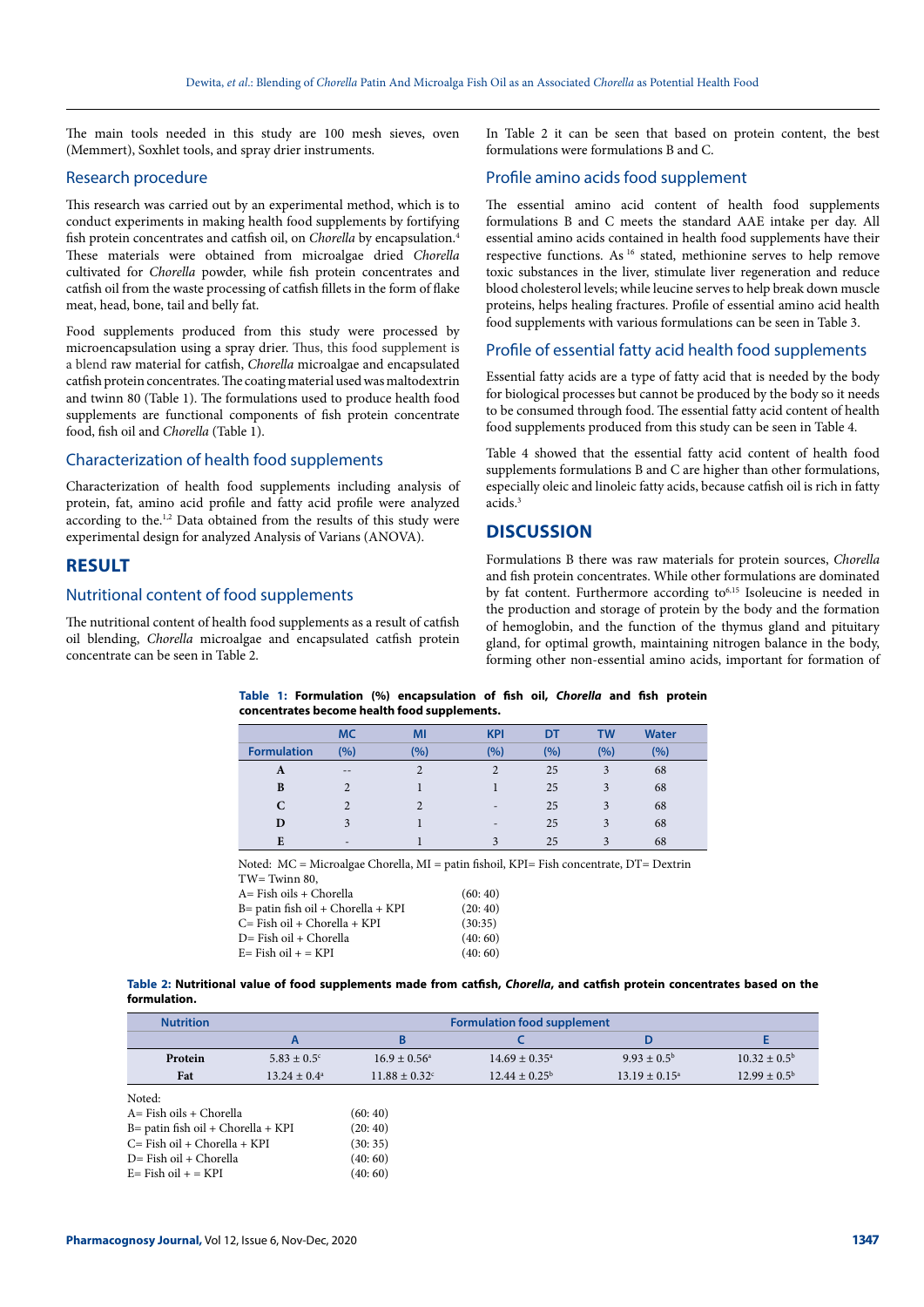|                                       | Amino acids      | <b>Formulation Food Suplement</b> |                           |                        |                             |                        |      |  |
|---------------------------------------|------------------|-----------------------------------|---------------------------|------------------------|-----------------------------|------------------------|------|--|
|                                       | <b>Essential</b> | $\overline{A}$                    | B                         | $\epsilon$             | D                           | Ë                      | F    |  |
|                                       | <b>Threonine</b> | $0.7 \pm 0.4^{\rm a}$             | $2,21 \pm 0.3^b$          | $2.04 \pm 0.5^{\rm b}$ | $0.14 \pm 0.4^c$            | $0.61 \pm 0.4^c$       | 1.8  |  |
|                                       | Methionine       | $0.31 \pm 0.5b$                   | $0.96 \pm 0.4^{\circ}$    | $0.88 \pm 0.6^{\circ}$ | $0.02 \pm 0.5$ <sup>c</sup> | $0.32 \pm 0.5^{\rm b}$ | 1.44 |  |
|                                       | Valine           | $0.92 \pm 0.3^{\rm b}$            | $3.26 \pm 0.5^{\circ}$    | $3.52 \pm 0.4^{\circ}$ | $0.20 \pm 0.7$ °            | $0.79 \pm 0.6^{\rm b}$ | 2.7  |  |
|                                       | Phenilalanine    | $0.74 \pm 0.2^b$                  | $2.23 \pm 0.7^{\circ}$    | $2.41 \pm 0.3^{\circ}$ | $0.16 \pm 0.5$ <sup>c</sup> | $0.62 \pm 0.3^{\rm b}$ | 1.8  |  |
|                                       | Isoleusine       | $0.96 \pm 0.6^{\rm b}$            | $3.28 \pm 0.2^{\text{a}}$ | $3.54 \pm 0.2^{\circ}$ | $0.21 \pm 0.4^{\circ}$      | $0.82 \pm 0.2^b$       | 2.7  |  |
|                                       | Leusine          | $1.48 \pm 0.1^{\rm b}$            | $4.42 \pm 0.1^a$          | $3.82 \pm 0.5^{\circ}$ | $0.31 \pm 0.3^{\circ}$      | $1.27 \pm 0.5^{\rm b}$ | 3.06 |  |
|                                       | Lysine           | $1.44 \pm 0.4^{\rm b}$            | $3.22 + 0.2^a$            | $3.61 \pm 0.3^{\circ}$ | $0.14 \pm 0.1^{\circ}$      | $1.24 \pm 0.6^{\rm b}$ | 2.7  |  |
| $A = Fish oils + Chorella$            |                  | (60:40)                           |                           |                        |                             |                        |      |  |
| $B =$ patin fish oil + Chorella + KPI |                  | (20:40)                           |                           |                        |                             |                        |      |  |
| $C = Fish$ oil + Chorella + KPI       |                  | (30:35)                           |                           |                        |                             |                        |      |  |
| D-Eich oil + Chorolla                 |                  | (10, 60)                          |                           |                        |                             |                        |      |  |

| Table 3: The essential amino acid content of food supplements with various formulations. |  |
|------------------------------------------------------------------------------------------|--|
|------------------------------------------------------------------------------------------|--|

 $D=$  Fish oil + Chorella

 $E = Fish oil + = KPI$  (40: 60)

Different notations show real differences (P<0.05).

|  | Table 4: The essential fatty acid content of health food supplements with various formulations. |
|--|-------------------------------------------------------------------------------------------------|
|--|-------------------------------------------------------------------------------------------------|

|                         | <b>Formulation Food Suplemen</b> |                           |                         |                         |                             |  |
|-------------------------|----------------------------------|---------------------------|-------------------------|-------------------------|-----------------------------|--|
| <b>Fatty Acid</b>       | $\overline{A}$                   | B                         | $\mathsf{C}$            | D                       | E.                          |  |
| Oleate                  | $35.68 \pm 0.2$ <sup>c</sup>     | $43.57 \pm 0.2^{\circ}$   | $39.88 + 0.3b$          | $39.77 \pm 0.3^{\rm b}$ | $38.23 \pm 0.1^{\rm b}$     |  |
| Linoleate               | $9.57 \pm 0.1$ °                 | $11.63 \pm 0.4^{\circ}$   | $11.04 \pm 0.4^{\circ}$ | $11.27 \pm 0.3^{\circ}$ | $10.65 \pm 0.3^{\rm b}$     |  |
| Linolenate              | $0.3 \pm 0.3$ <sup>c</sup>       | $0.99 \pm 0.5^{\circ}$    | $0.84 \pm 0.5^{\rm b}$  | $0.3 \pm 0.5^{\circ}$   | $0.89 \pm 0.4^{\rm b}$      |  |
| Arachidonate            | $0.39 \pm 0.5^{\rm b}$           | $0.49 \pm 0.5^{\circ}$    | $0.46 \pm 0.5^{\circ}$  | $0.31 \pm 0.3^b$        | $0.25 \pm 0.5$ <sup>c</sup> |  |
| eikosatrionate          | $0.41 \pm 0.4^a$                 | $0.41 \pm 0.3^{\circ}$    | $0.40 \pm 0.4^{\circ}$  | $0.41 \pm 0.5^{\circ}$  | $0.41 \pm 0.6^{\circ}$      |  |
| Dokosaheksanoate        | $0.19 \pm 0.3^b$                 | $0.24 \pm 0.2^{\text{a}}$ | $0.15 \pm 0.3^b$        | $0.09 \pm 0.4^{\circ}$  | $0.07 \pm 0.4^{\circ}$      |  |
| Eikosadienate           | $0.26 \pm 0.5$ <sup>c</sup>      | $0.35 \pm 0.1^{\circ}$    | $0.33 \pm 0.3^{\circ}$  | $0.31 \pm 0.2^b$        | $0.32 \pm 0.3^b$            |  |
| A= Fish oils + Chorella | (60:40)                          |                           |                         |                         |                             |  |

B= patin fish oil + Chorella + KPI (20: 40)<br>  $C =$  Fish oil + Chorella + KPI (30: 35)  $C = Fish$  oil + Chorella + KPI  $D=$  Fish oil + Chorella (40: 60)<br>  $E=$  Fish oil + = KPI (40: 60)  $E=$  Fish oil  $+$  = KPI

Different notations show real differences (P<0.05).

hemoglobin and stabilize blood sugar levels. Phenylalanine is needed to improve mood, endocrine levels and aphrodisiacs.<sup>7,14</sup>

Valina is useful for growth, in the nervous and digestive systems, helps disorders of the muscles of the muscles, mental, emotional, insomnia and nervousness, stimulates muscle coordination, repair damaged tissue, and maintains nitrogen balance in the body.<sup>9,11</sup> Oleic Acid is a fatty acid MUFA group (mono unsaturated fatty acid) which has a structure of 18: 1 D9 with the formula molecule CH3 (CH2) 7C = C (CH2) 7COOH, and is an omega -9 group because it has a double bond at position 9 from the end of the chain.<sup>10</sup>

#### **CONCLUSION**

The results of the research have concluded that the nutritional content of health food supplements as a result of catfish oil blending, catfish and *Chorella* protein concentrates encapsulated with several formulations showed that formulations B combination patin fish oils, *Chorella*, dan KPI were the best formulations based on protein content, fat, essential amino acid profiles and essential fatty acids.

# **ACKNOWLEDGMENTS**

This research was supported by funding University of Riau, Indonesia.

## **CONFLICTS OF INTEREST**

The authors declare no conflicts of interest.

## **AUTHOR CONTRIBUTION**

Dewita: Anlayzed of formulation.

Syahrul: contributed about technology formulation.

Taufik Hidayat: contributed about amino acid analysis, fat analysis, statistical analysis, and edit manuscript.

Merry Sukmiwaty: contributed about technology formulation and make KPI.

#### **REFFERENCE**

- 1. AOAC. Method of Analysis. Association of Official Analytical Chemistry, Washington, D.C. 2005.
- 2. Babadzhanov AS.<sup>®</sup> Chemical<sup>®</sup> Composotion<sup>®</sup> of *Spirulina platensis* Cultivated in Uzbekistan. Chemistry of Natural Compounds. 2004;43.
- Ciferri O. Spirulina the Edible Microorganism. Microbiological Reviews. 1983;47.
- 4. Dewita, Isnaini dan Syahrul. Pemanfaatan Konsentrat Protein Ikan Patin Untuk Pembuatan Biskuit dan Snack. Jurnal Pengolahan Hasil Perikanan Indonesia. 2011;17(1):30-4.
- 5. Dewita, dan Syahrul. Pola Penerimaan Anak Sekolah Terhadap Produk Makanan jajanan Berbahan Baku Konsentrat Protein Ikan Baung (*Hemibagrus nemurus*) Di Kabupaten Kampar, Riau. Jurnal Pengolahan Hasil Perikanan Indonesia. 2012;15(3):216-22.
- 6. Dewita, dan Syahrul. Diversifikasi Dan Fortifikasi Produk Olahan Berbasis Ikan Sebagai Produk Unggulan Daerah Riau. Jurnal Pengolahan Hasil Perikanan Indonesia. 2014;20(3):156-64 .
- 7. Faldt P, Dan B. Bergenstahl. Fat Encapsulation in Spray Dried Powders. J Am Oil Chem Soc. 1995;72:171-6.
- 8. Olguin. Simultaneous High-biomass Protein Production and Nutrient Removal using *Spirulina platensis* in Seawater Supplemented with Anaerobic Effluents. World J Microbil Biotechnol. 1994;10.
- 9. Raja R, Hemaiswarya S, Ashok Kumar N, Sridhar S, Rengsamy R. A perspective on biotechnlogical potential of microalgae. Crit Rev Microbiol. 2008;34:34-77.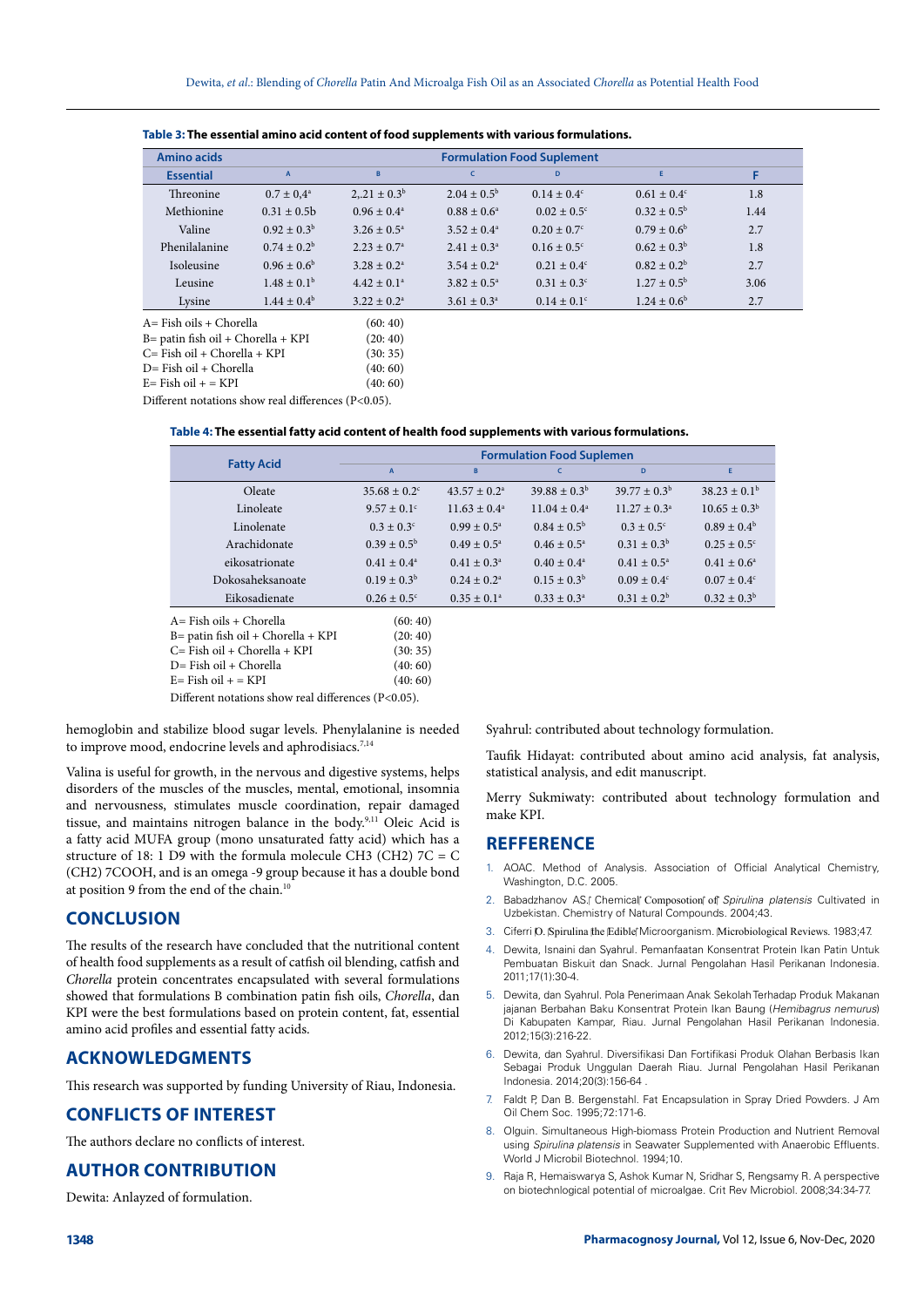- 10. Selvakumaru U, Amutha k. Investigation investigation and efficacy on protein hydrolysate of pila globosa (a fresh-water molluscs) in various biomedical aspects. Asian Journal of Pharmaceutical and Clinical Research. 2012;9(5):277-81.
- 11. Prabha J, Vincent S, Joseph S, Magdalane J. Bioactive and functional properties of fish protein Hydrolisate from *Leiognathus bindus*. Asian Journal of Pharmaceutical and Clinical Research. 2016;9(5):277-81.
- 12. Syahrul Irasari dan Made Astawan. Ekstraksi Minyak Kaya Asam Lemak Omega-9 Dari Limbah Fillet ikan patin Sebagai Komponen Pangan Fungsional dan Aplikasinya Pada Produk pangan. JurnaL Bernas Februari Vol. 2013;9(1):27-32.
- 13. Tokusoglu O, Unal MK.<sup>®</sup> Biomass<sup>®</sup> Nutrient Profiles <sup>6</sup>f Three Microalgae:<sup>®</sup> Spirulina *platensis*, *Chorella vulgaris*, and *Isochrisis galbana*. Journal of Food Science*.*  2003*;*68.
- 14. Wresdiyati T, Asturi S, Irvan M, Astawan M. The Profile of Antioxidant Superoxide Dismutase (SOD) in Liver of Isoflavone, Zn, and Vitamin E-treated Rats. Media Kedokteran Hewan. 2010;26(2):98-105.
- 15. Nurjanah Suseno SH, Pramudhita P, Ekawati Y, Hidayat T, Arifianto TB. Changes in nutritional composition of skipjack (*Katsuwonus pelamis*) due to frying process. International Food Research Journal. 2013;22(5):2093-102.

# **GRAPHICAL ABSTRACT**